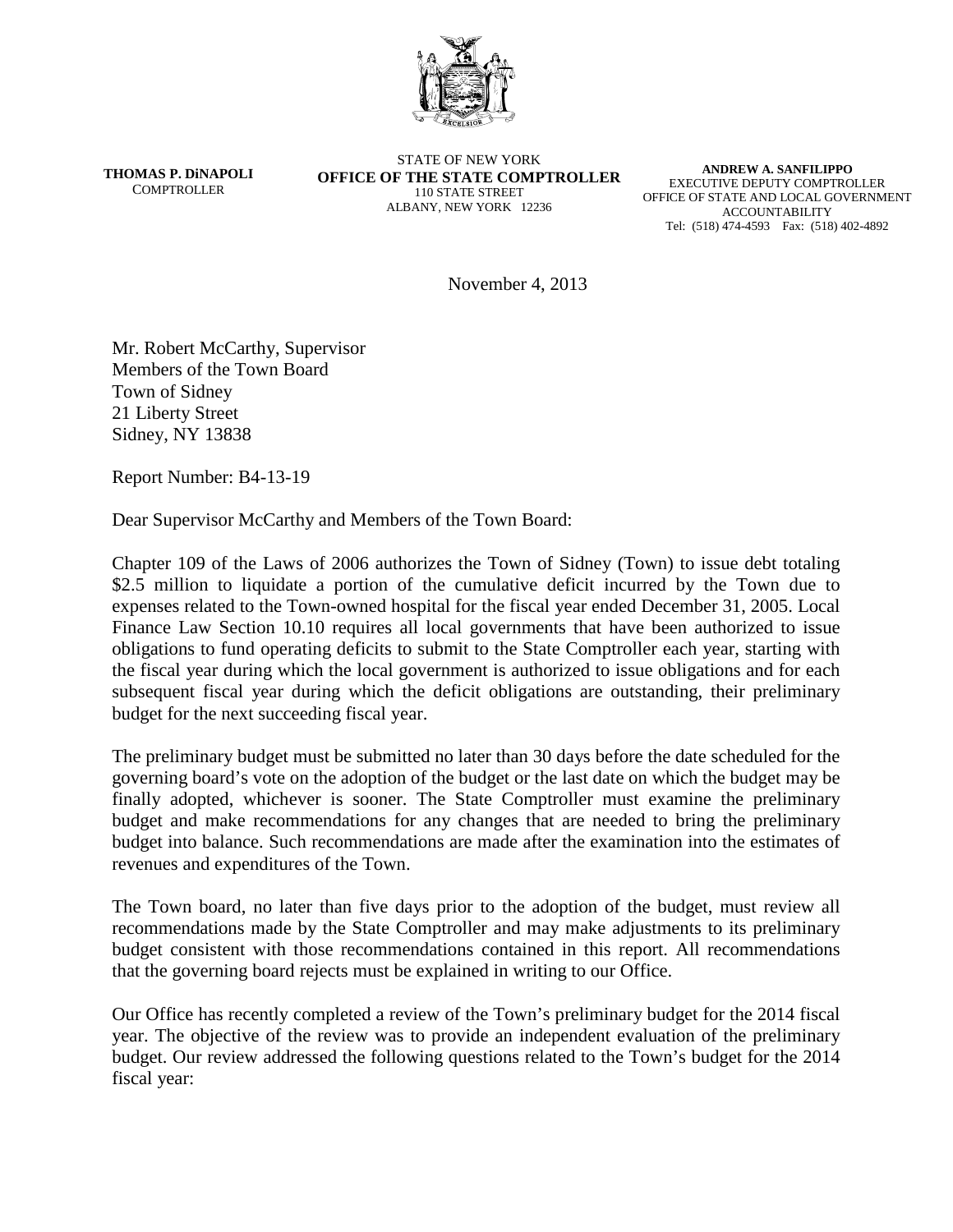- Are the significant revenue and expenditure projections in the Town's preliminary budget reasonable?
- Did the Town take appropriate action to implement or resolve recommendations contained in the budget review report issued in November 2012?

To accomplish our objectives in this review, we requested your preliminary budget, salary schedules, debt payment schedules, and other pertinent information. We identified and examined significant estimated revenues and expenditures for reasonableness with emphasis on significant and/or unrealistic increases or decreases. We analyzed, verified, and/or corroborated trend data and estimates, where appropriate. We identified any significant new or unusually high revenue or expenditure estimates, made appropriate inquiries, and reviewed supporting documentation to determine the nature of the items and to assess whether the estimate was realistic and reasonable. We also evaluated the amount of fund balance appropriated in the preliminary budget to be used as a financing source and determined if the amount of fund balance was available and sufficient for that purpose. In addition, we inquired and checked whether written recommendations from the prior year's budget review were implemented or resolved and therefore, incorporated as part of the current year's budget.

The scope of our review does not constitute an audit under generally accepted government auditing standards (GAGAS). We do not offer comments or make specific recommendations on public policy decisions, such as the type and level of services under consideration to be provided.

The preliminary budget package submitted for review for the fiscal year ending December 31, 2014 consisted of the following:

- 2014 Preliminary Budget
- Supplementary Information

The preliminary budget submitted to our Office is summarized as follows:

| <b>Fund</b>                        | <b>Appropriations</b><br>and Provisions<br>for Other Uses | <b>Estimated</b><br><b>Revenues</b> | Appropriated<br><b>Fund Balance</b> | <b>Real Property</b><br><b>Taxes</b> |
|------------------------------------|-----------------------------------------------------------|-------------------------------------|-------------------------------------|--------------------------------------|
| General (Town-Wide)                | \$879,738                                                 | \$245,500                           | \$19,768                            | \$614,470                            |
| General (Town-Outside-<br>Village) | \$18,250                                                  | \$6,356                             | \$0                                 | \$11,894                             |
| Highway (Town-Wide)                | \$365,312                                                 | \$40,000                            | \$0                                 | \$325,312                            |
| Highway (Town-<br>Outside-Village) | \$312,447                                                 | \$40,000                            | \$0                                 | \$272,447                            |
| <b>Hospital Fund</b>               | \$445,780                                                 | \$445,780                           | \$0                                 | \$0                                  |
| <b>Fire Protection Districts</b>   | \$58,255                                                  | \$0                                 | \$0                                 | \$58,255                             |
| <b>Lighting District</b>           | \$4,400                                                   | \$0                                 | \$0                                 | \$4,400                              |
| <b>Consolidated Health</b>         | \$6,000                                                   | \$2,600                             | \$0                                 | \$3,400                              |

Based on the results of our review, we found that the significant revenue and expenditure projections in the preliminary budget are reasonable. However, the Town is currently reporting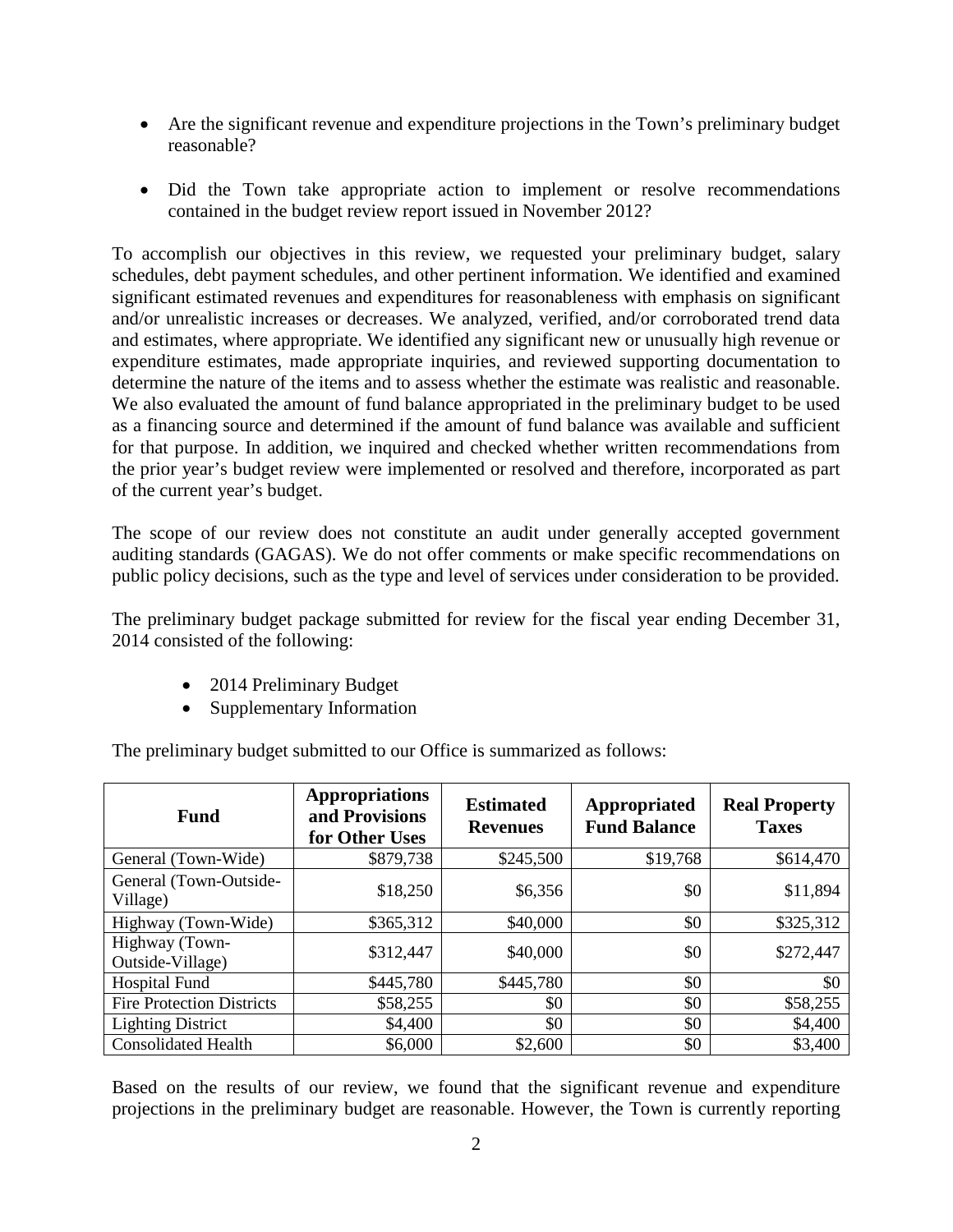accounts payable in the Hospital fund that are related to the hospital which closed in 2005. While the Hospital fund is primarily responsible for the \$1.9 million payable, the fund only has approximately \$536,000 in current resources available to liquidate the liability. The Town's total current resources are approximately \$1.9 million. Thus, the full liquidation of the liability could significantly impact the Town's real property tax levy or the current level of services provided. Because the Town has been reporting the same liability for several years without any changes, we recommend Town officials determine if these payables are legitimate liabilities and, if not, remove them from the balance sheet. This issue remains uncorrected from previous years' budget review letters.

## **Tax Cap Compliance**

The State Legislature enacted Chapter 97 of the Laws of 2011 that established a tax levy limit on all local governments, which was effective beginning in the 2012 fiscal year. The law precludes local governments from adopting a budget that requires a tax levy that exceeds the prior year tax levy by more than 2 percent or the rate of inflation, whichever is less, unless the governing board adopts a local law to override the tax levy limitation.

The Town has adopted a local law to override the tax levy limit in 2014. This local law allows the Town's preliminary budget to include a tax levy of \$1,290,177, which increases the 2014 tax levy by 4 percent over the 2013 tax levy of \$1,240,555.

The Board has the responsibility to initiate corrective action. Pursuant to Section 10.10 of Local Finance Law, the Board shall review the recommendations in this report and may make adjustments to its preliminary budget. The Board must explain in writing to our office any recommendations that it has rejected. In addition, pursuant to Section 35 of General Municipal Law, the Board should prepare a plan of action that addresses the recommendations in this report and forward the plan to our office within 90 days. We encourage the Board to make this plan available for public review in the Town Clerk's office. For guidance in preparing your plan of action and filing this report, please refer to the attached documents.

We request that you provide us with a copy of the adopted budget.

We hope that this information is useful as you adopt a budget for the Town. If you have any questions on the scope of our work, please feel free to contact H. Todd Eames, Chief Examiner of the Binghamton Regional Office, at (607) 721-8306.

Very truly yours,

Andrew A. SanFilippo Executive Deputy Comptroller Office of State and Local Government Accountability